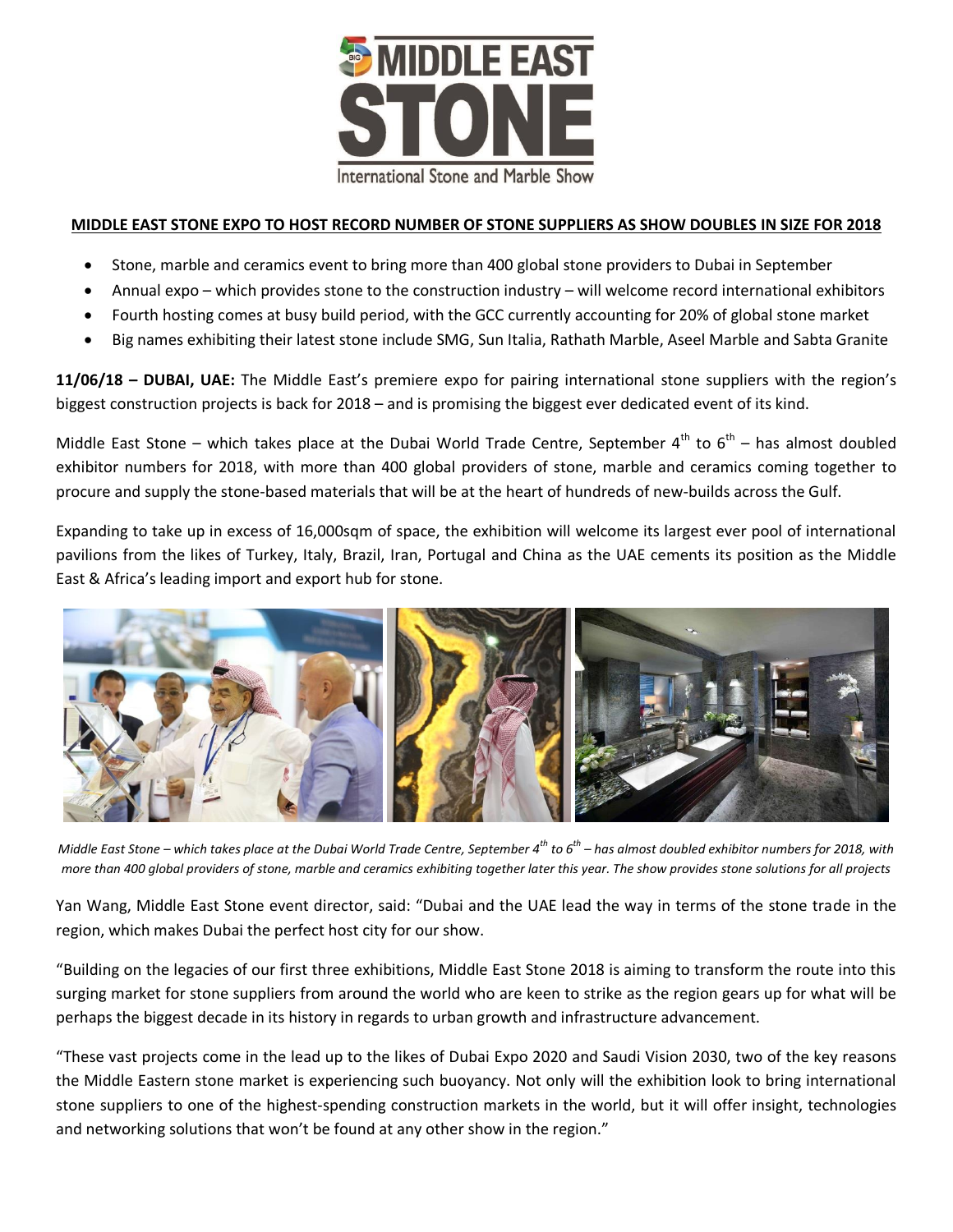According to market analysts BNC, the GCC currently accounts for 20% of the global stone market. Economically, that is said to be worth in excess of US\$5 billion-a-year and is expected to account for 19.6 billion metric tons of stone by 2020. Across the region, urban construction accounts for 80% of all stone usage, being at the heart of residential, commercial, hospitality and infrastructural developments.

As of last year, BNC estimated there to be 20,885 active construction projects taking place in the GCC – with the UAE and Saudi Arabia constituting for approximately 70% of that.

Middle East Stone has grown year upon year, with 2017's exhibition welcoming 253 exhibitors from 26 countries. Of last year's 20,000+ participants, 80% – or four in every five – had a buying capacity in excess of US\$100,000.

Along with its stone procuring opportunities, Middle East Stone will once again host three-days of CPD-certified workshops and talks at its ever popular Stone Conference. The Live Product Demonstration, an interactive display of the most innovative products and technologies in the stone and fit-out industry, will give visitors the opportunity to get a first-hand experience of the products and services reshaping the construction and stone industry too.



*The GCC accounts for 20% of the global stone market. Economically, that is said to be worth in excess of US\$5 billion-a-year. Across the region, urban construction accounts (middle and right) for 80% of all stone usage*

Big name firms already confirmed to be exhibiting their unique stone catalogues include SMG, Sun Italia, Rathath Marble, Aseel Marble and Sabta Granite.

Osama Ezzit, owner of Saudi-based OEA Design Build and who attended last year's Middle East Stone, explained why he would be returning for 2018. He said: "I had a very productive visit at the show and met with existing and new potential suppliers, both local and international, for our projects in Saudi, Egypt and the UAE."

Mohammad Hashim Khan of Global Landmark General Contracting and Transportation echoed that view, saying: "Middle East Stone is an amazing show. I got the chance to meet many suppliers and manufacturers of stone and marble products from across the globe all under one roof. I highly recommend a visit."

Event director Yan Wang added: "Every area of our show will have nearly doubled in size for 2018; from our exhibitor numbers through to the physical size of the exhibition. It's an impossible to miss opportunity for suppliers to get your stone in the hands of those who need it, and for buyers to get the materials they need to build projects of all scales and sizes."

To register to attend Middle East Stone 2018, visit [www.middleeaststone.com](http://www.middleeaststone.com/)

## **ENDS**

**Images:<https://www.dropbox.com/sh/ev26g7k71iu5xs3/AACn2OjIemY5pcTpxUb3BbFSa?dl=0>**